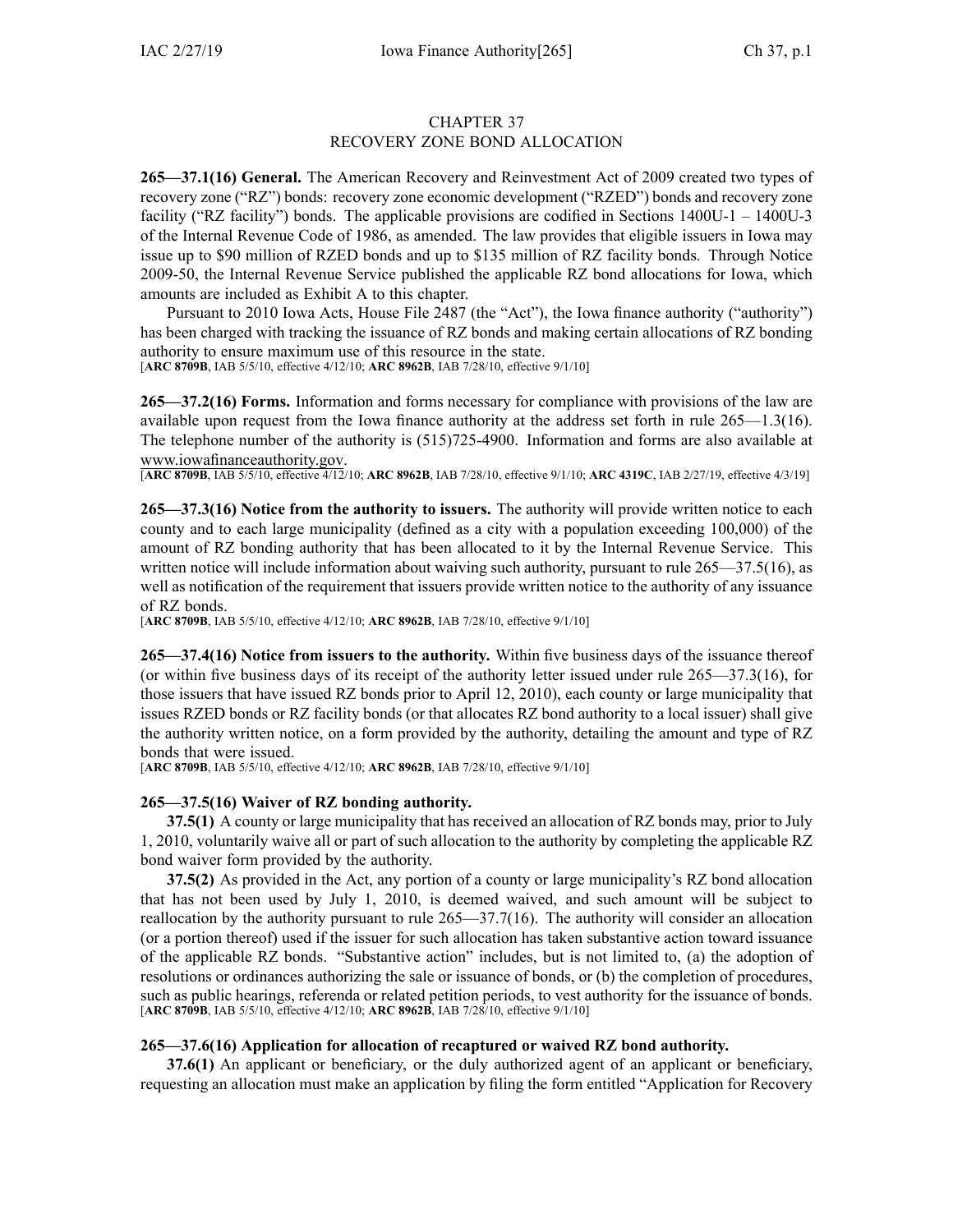Zone Bonds" available from the authority. Such applicant must possess the ability to issue RZ bonds under state and federal law.

**37.6(2)** As par<sup>t</sup> of its application, the applicant must include <sup>a</sup> copy of the resolution or other official action designating the recovery zone for which the application is being made. [**ARC [8709B](https://www.legis.iowa.gov/docs/aco/arc/8709B.pdf)**, IAB 5/5/10, effective 4/12/10; **ARC [8962B](https://www.legis.iowa.gov/docs/aco/arc/8962B.pdf)**, IAB 7/28/10, effective 9/1/10]

#### **265—37.7(16) Allocations.**

**37.7(1)** The authority will track the amount and type of RZ bonds issued and the amount of RZ bonding authority available to be allocated.

**37.7(2)** Allocations will only be made for eligible projects in those counties that received an allocation of authority to issue RZ bonds pursuan<sup>t</sup> to IRS Notice 2009-50. While the allocations will be limited to projects within those counties that originally received an allocation, the amount of the allocation from the authority will not be limited to the original allocated amounts under Notice 2009-50.

**37.7(3)** Allocations shall be made to eligible applicants on the basis of the chronological order of receipt of applications. Chronological order of receipt shall be determined by the date, hour and minute indicated by the time stamp as affixed to the application at the offices of the authority.

**37.7(4)** All applications that are received by the authority on or prior to April 12, 2010, pursuan<sup>t</sup> to the provisions of rule [265—37.6](https://www.legis.iowa.gov/docs/iac/rule/265.37.6.pdf)(16) shall be considered simultaneously received at the opening of business on April 12, 2010, and the same date, hour and minute shall be stamped on each application so received. If the total amount of allocations requested in all of the applications received on such date exceeds the total amount determined by the authority as available to be allocated, the applications will be considered for allocation in the order determined pursuan<sup>t</sup> to the procedures set forth in subrule [37.7\(5\)](https://www.legis.iowa.gov/docs/iac/rule/265.37.7.pdf).

**37.7(5)** In order to determine the order of allocation to two or more applications that are simultaneously received pursuan<sup>t</sup> to subrule [37.7\(4\)](https://www.legis.iowa.gov/docs/iac/rule/265.37.7.pdf) and for which there is insufficient capacity to allocate to each the full allotment requested, each such application shall be assigned <sup>a</sup> preference number determined by <sup>a</sup> random drawing to be conducted at the authority's offices within one week following the receipt of the applications. The authority shall notify the affected applicants in writing and shall pos<sup>t</sup> <sup>a</sup> notice at its offices of the time and place of the drawing not less than three days prior to the scheduled drawing. Any person desiring to attend and witness the drawing and assigning of preference numbers may do so. Each application shall be assigned an identification code that shall be written on the outside of the sealed envelope containing the application. The identification codes shall also be written on strips of paper and placed in individual envelopes and sealed. The sealed envelopes containing identification codes shall be placed in <sup>a</sup> container, mixed, and drawn from the container at random by <sup>a</sup> member of the authority's staff. The application corresponding with the identification code that is drawn first shall be placed first on the list of applicants to receive an allotment. The application corresponding with the identification code that is selected second shall be placed second on the list, and so forth. Drawings shall continue until all applications are assigned <sup>a</sup> place on the list of applications received.

**37.7(6)** Applications received after April 12, 2010, shall be added to the appropriate list (whether for RZED bonds or RZ facility bonds) depending upon the subject of the application in the chronological order received.

[**ARC [8709B](https://www.legis.iowa.gov/docs/aco/arc/8709B.pdf)**, IAB 5/5/10, effective 4/12/10; **ARC [8962B](https://www.legis.iowa.gov/docs/aco/arc/8962B.pdf)**, IAB 7/28/10, effective 9/1/10]

**265—37.8(16) Certification of allocation.** Upon receipt of <sup>a</sup> completed application and verification that sufficient RZ bonding authority exists for such application, the authority shall promptly certify to the applicant the amount of the RZED bond or RZ facility bond allocation, as applicable, awarded to the project for which the application was submitted. The authority shall continue to award allocations for eligible projects until the available recovery zone bonding authority is allocated. If the remaining capacity is not sufficient to fully fund an application which is next in order for allocation, the authority shall notify the applicant of the amount that is available and the applicant shall have the option to take what is available within five calendar days of receiving notice of availability. If the applicant does not notify the authority of its decision to take the available allocation within five calendar days of receiving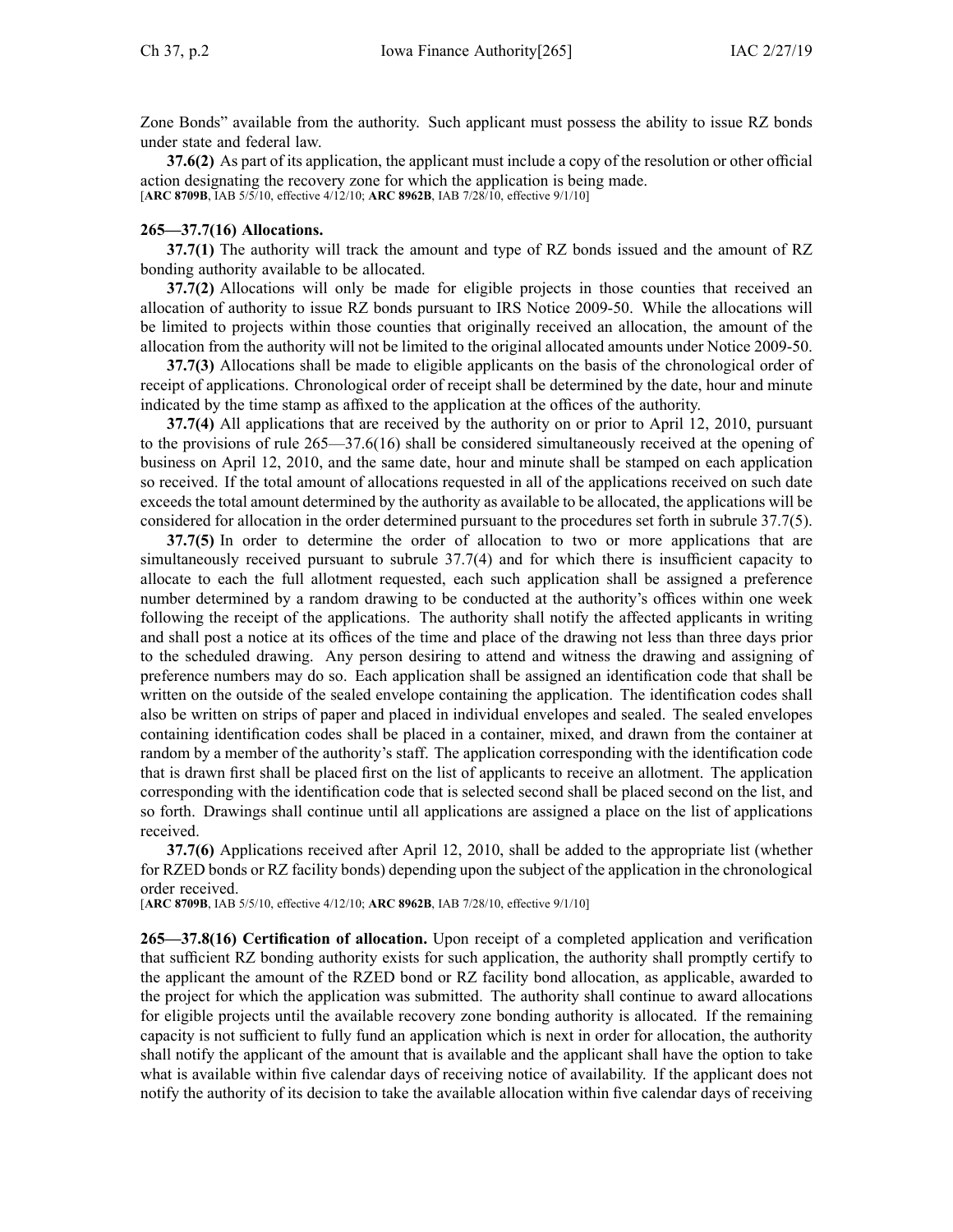notice of that option, an allotment shall be offered to the next application on the list under the same conditions.

[**ARC [8709B](https://www.legis.iowa.gov/docs/aco/arc/8709B.pdf)**, IAB 5/5/10, effective 4/12/10; **ARC [8962B](https://www.legis.iowa.gov/docs/aco/arc/8962B.pdf)**, IAB 7/28/10, effective 9/1/10]

**265—37.9(16) Expiration of allocations.** An allocation of recovery zone bonding authority pursuan<sup>t</sup> to this chapter shall remain valid for 120 days from the date of allocation. If the sale of bonds for which an allocation was made has not closed within such time, the allocation shall expire and the allotment shall revert to the authority to be reallocated, if possible; provided, however, that if the 120th day following the date of allocation is <sup>a</sup> Saturday, Sunday, or any day on which the offices of the state banking institutions or savings and loan associations in the state are authorized or required to close, the expiration date shall be extended to the first day thereafter which is not <sup>a</sup> Saturday, Sunday or previously described day. [**ARC [8709B](https://www.legis.iowa.gov/docs/aco/arc/8709B.pdf)**, IAB 5/5/10, effective 4/12/10; **ARC [8962B](https://www.legis.iowa.gov/docs/aco/arc/8962B.pdf)**, IAB 7/28/10, effective 9/1/10]

**265—37.10(16) Resubmission of expired allocations.** If an allocation expires, the applicant may resubmit its application for the same project or purpose. However, the resubmitted application shall be treated as <sup>a</sup> new application, and preference, priority or prejudice shall not be given to the application or the applicant as <sup>a</sup> result of the prior application.

[**ARC [8709B](https://www.legis.iowa.gov/docs/aco/arc/8709B.pdf)**, IAB 5/5/10, effective 4/12/10; **ARC [8962B](https://www.legis.iowa.gov/docs/aco/arc/8962B.pdf)**, IAB 7/28/10, effective 9/1/10]

**265—37.11(16) Application and allocation fees.** The Iowa finance authority may set and charge reasonable fees for providing administrative assistance with regard to the filing of applications and the allocation of the recovery zone bond allotments in accordance with these rules. [**ARC [8709B](https://www.legis.iowa.gov/docs/aco/arc/8709B.pdf)**, IAB 5/5/10, effective 4/12/10; **ARC [8962B](https://www.legis.iowa.gov/docs/aco/arc/8962B.pdf)**, IAB 7/28/10, effective 9/1/10]

# EXHIBIT A

|                                | <b>Recovery Zone Economic</b><br><b>Development Bonds</b> | <b>Recovery Zone</b><br><b>Facility Bonds</b> |
|--------------------------------|-----------------------------------------------------------|-----------------------------------------------|
| <b>Iowa's Total Allocation</b> | \$90,000,000                                              | \$135,000,000                                 |
| <b>Large Municipalities</b>    |                                                           |                                               |
| Cedar Rapids                   | 1,972,000                                                 | 2,958,000                                     |
| Des Moines                     | 5,571,000                                                 | 8,356,000                                     |
| <b>Counties</b>                |                                                           |                                               |
| Adair County                   | 564,000                                                   | 845,000                                       |
| <b>Adams County</b>            | $\mathbf{0}$                                              | $\theta$                                      |
| Allamakee County               | 3,212,000                                                 | 4,818,000                                     |
| Appanoose County               | $\theta$                                                  | $\theta$                                      |
| Audubon County                 | 382,000                                                   | 574,000                                       |
| <b>Benton County</b>           | 390,000                                                   | 586,000                                       |
| <b>Black Hawk County</b>       | 2,343,000                                                 | 3,514,000                                     |
| <b>Boone County</b>            | $\mathbf{0}$                                              | $\mathbf{0}$                                  |
| <b>Bremer County</b>           | 447,000                                                   | 670,000                                       |
| <b>Buchanan County</b>         | 72,000                                                    | 109,000                                       |
| Buena Vista County             | 785,000                                                   | 1,177,000                                     |
| <b>Butler County</b>           | 411,000                                                   | 616,000                                       |
| Calhoun County                 | $\theta$                                                  | $\theta$                                      |
| Carroll County                 | 350,000                                                   | 525,000                                       |
| <b>Cass County</b>             | $\theta$                                                  | $\theta$                                      |
| Cedar County                   | $\mathbf{0}$                                              | $\mathbf{0}$                                  |
| Cerro Gordo County             | $\theta$                                                  | $\theta$                                      |
| Cherokee County                | 1,795,000                                                 | 2.693.000                                     |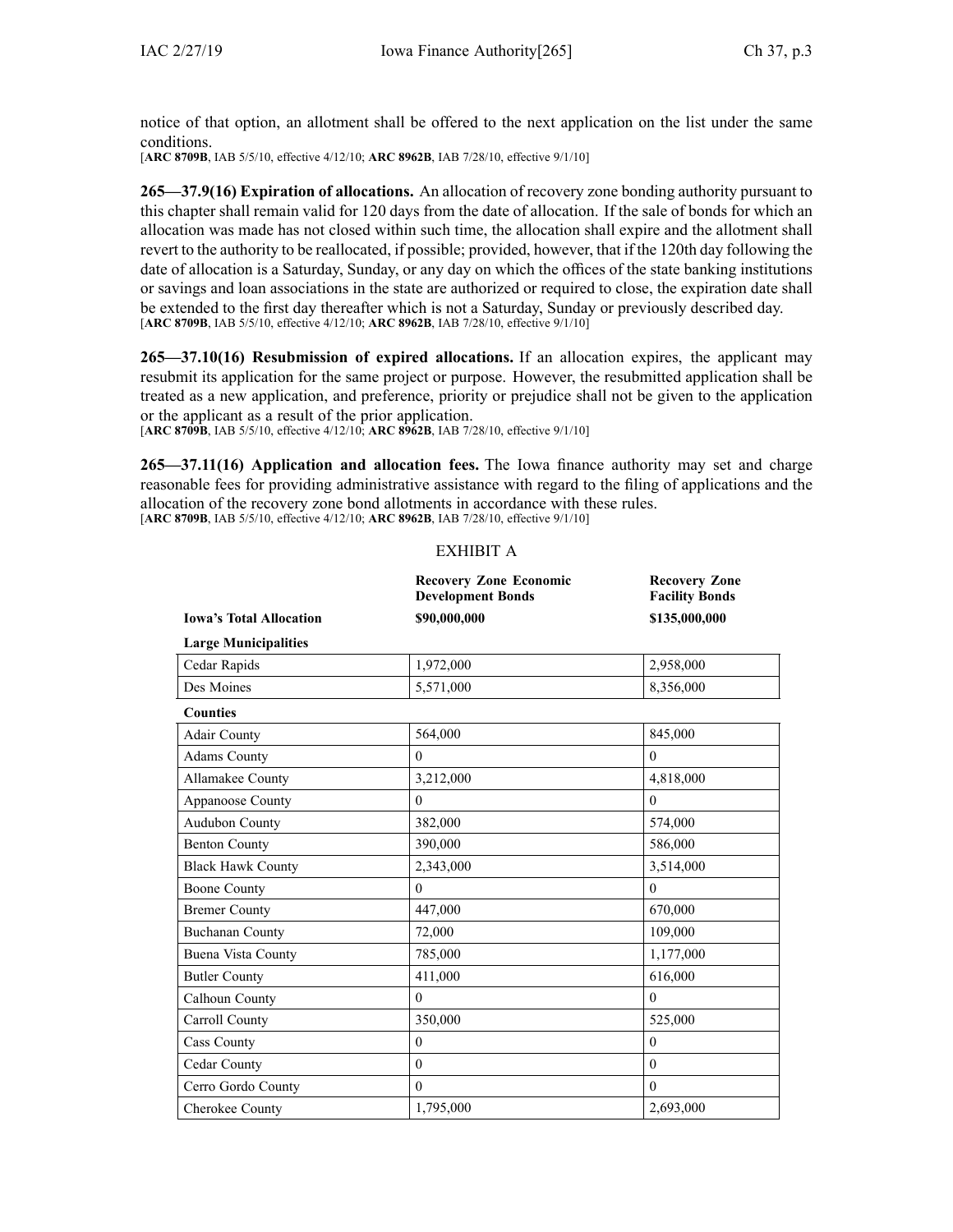|                                | <b>Recovery Zone Economic</b><br><b>Development Bonds</b> | <b>Recovery Zone</b><br><b>Facility Bonds</b> |
|--------------------------------|-----------------------------------------------------------|-----------------------------------------------|
| <b>Iowa's Total Allocation</b> | \$90,000,000                                              | \$135,000,000                                 |
| Chickasaw County               | $\mathbf{0}$                                              | $\overline{0}$                                |
| Clarke County                  | 648,000                                                   | 972,000                                       |
| Clay County                    | $\mathbf{0}$                                              | $\theta$                                      |
| Clayton County                 | $\mathbf{0}$                                              | $\mathbf{0}$                                  |
| Clinton County                 | $\boldsymbol{0}$                                          | $\boldsymbol{0}$                              |
| Crawford County                | $\mathbf{0}$                                              | $\boldsymbol{0}$                              |
| Dallas County                  | 1,731,000                                                 | 2,596,000                                     |
| Davis County                   | 612,000                                                   | 918,000                                       |
| Decatur County                 | 865,000                                                   | 1,298,000                                     |
| Delaware County                | 463,000                                                   | 694,000                                       |
| Des Moines County              | 3,550,000                                                 | 5,325,000                                     |
| Dickinson County               | $\mathbf{0}$                                              | $\mathbf{0}$                                  |
| Dubuque County                 | 4,363,000                                                 | 6,545,000                                     |
| <b>Emmet County</b>            | $\boldsymbol{0}$                                          | $\theta$                                      |
| Fayette County                 | 1,115,000                                                 | 1,672,000                                     |
| Floyd County                   | 2,500,000                                                 | 3,749,000                                     |
| Franklin County                | 1,220,000                                                 | 1,829,000                                     |
| Fremont County                 | 821,000                                                   | 1,232,000                                     |
| Greene County                  | $\mathbf{0}$                                              | $\overline{0}$                                |
| <b>Grundy County</b>           | 221,000                                                   | 332,000                                       |
| Guthrie County                 | 306,000                                                   | 459,000                                       |
| Hamilton County                | 1,578,000                                                 | 2,367,000                                     |
| Hancock County                 | 853,000                                                   | 1,280,000                                     |
| Hardin County                  | $\boldsymbol{0}$                                          | $\boldsymbol{0}$                              |
| Harrison County                | $\boldsymbol{0}$                                          | $\Omega$                                      |
| Henry County                   | 1,409,000                                                 | 2,113,000                                     |
| <b>Howard County</b>           | 1,654,000                                                 | 2,481,000                                     |
| Humboldt County                | 1,320,000                                                 | 1,980,000                                     |
| Ida County                     | $\boldsymbol{0}$                                          | $\boldsymbol{0}$                              |
| Iowa County                    | $\boldsymbol{0}$                                          | $\boldsymbol{0}$                              |
| Jackson County                 | 32,000                                                    | 48,000                                        |
| Jasper County                  | 692,000                                                   | 1,038,000                                     |
| Jefferson County               | 1,163,000                                                 | 1,745,000                                     |
| Johnson County                 | $\theta$                                                  | $\overline{0}$                                |
| Jones County                   | 286,000                                                   | 429,000                                       |
| Keokuk County                  | 403,000                                                   | 604,000                                       |
| Kossuth County                 | 604,000                                                   | 906,000                                       |
| Lee County                     | 2,793,000                                                 | 4,190,000                                     |
| Linn County                    | 1,280,000                                                 | 1,920,000                                     |
| Louisa County                  | 837,000                                                   | 1,256,000                                     |
| Lucas County                   | $\mathbf{0}$                                              | $\boldsymbol{0}$                              |
| Lyon County                    | 370,000                                                   | 555,000                                       |
| Madison County                 | 435,000                                                   | 652,000                                       |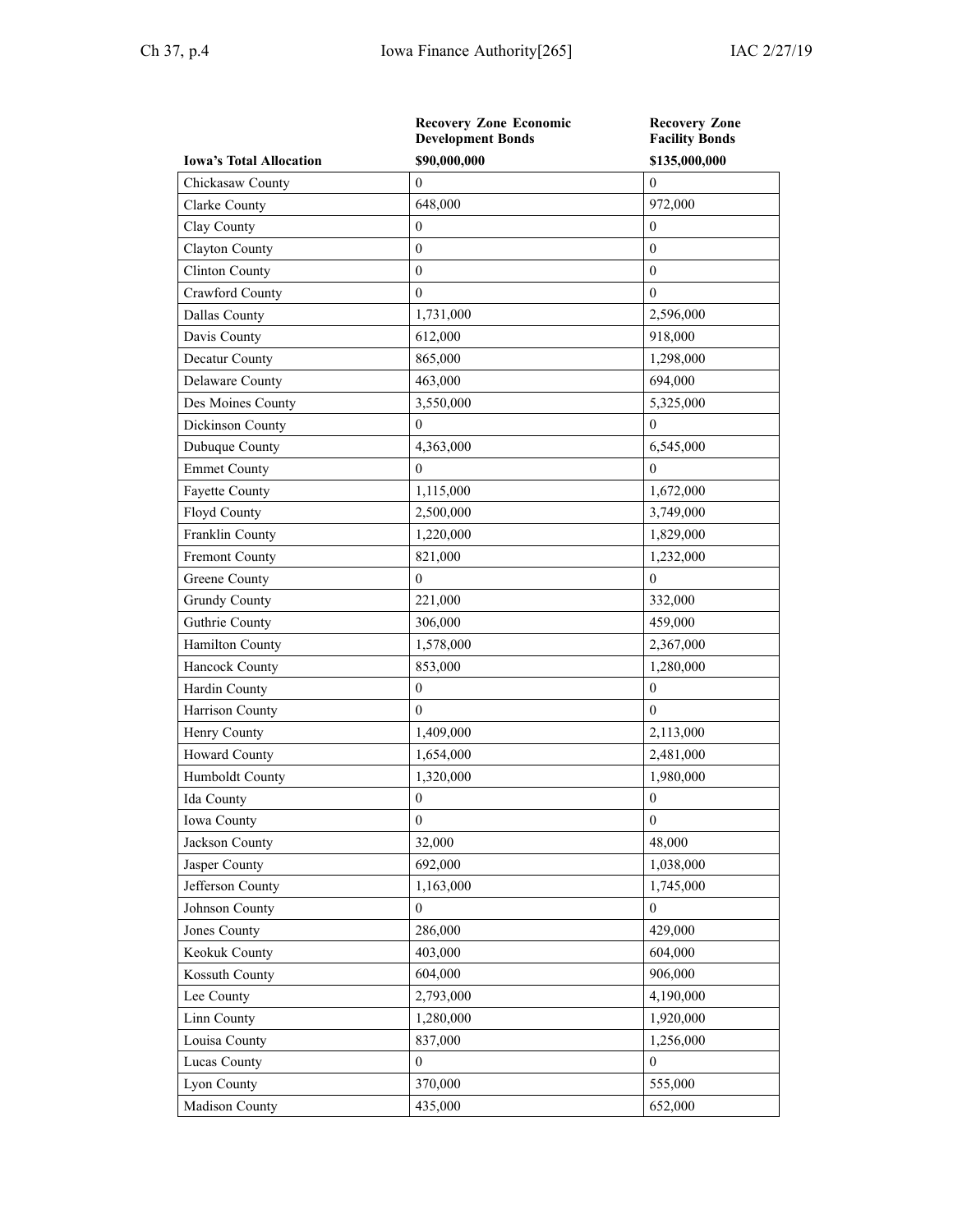|                                | <b>Recovery Zone Economic</b><br><b>Development Bonds</b> | <b>Recovery Zone</b><br><b>Facility Bonds</b> |
|--------------------------------|-----------------------------------------------------------|-----------------------------------------------|
| <b>Iowa's Total Allocation</b> | \$90,000,000                                              | \$135,000,000                                 |
| Mahaska County                 | 841,000                                                   | 1,262,000                                     |
| Marion County                  | 857,000                                                   | 1,286,000                                     |
| Marshall County                | 2,431,000                                                 | 3,647,000                                     |
| Mills County                   | $\mathbf{0}$                                              | $\theta$                                      |
| Mitchell County                | 962,000                                                   | 1,443,000                                     |
| Monona County                  | $\boldsymbol{0}$                                          | $\overline{0}$                                |
| Monroe County                  | $\mathbf{0}$                                              | $\overline{0}$                                |
| Montgomery County              | 588,000                                                   | 882,000                                       |
| Muscatine County               | 3,136,000                                                 | 4,703,000                                     |
| O'Brien County                 | 149,000                                                   | 223,000                                       |
| Osceola County                 | $\mathbf{0}$                                              | $\theta$                                      |
| Page County                    | 2,274,000                                                 | 3,411,000                                     |
| Palo Alto County               | 547,000                                                   | 821,000                                       |
| Plymouth County                | 2,322,000                                                 | 3,484,000                                     |
| Pocahontas County              | $\overline{0}$                                            | $\theta$                                      |
| Polk County                    | 6,992,000                                                 | 10,487,000                                    |
| Pottawattamie County           | $\mathbf{0}$                                              | $\overline{0}$                                |
| Poweshiek County               | 3,083,000                                                 | 4,625,000                                     |
| Ringgold County                | 246,000                                                   | 368,000                                       |
| Sac County                     | 181,000                                                   | 272,000                                       |
| Scott County                   | $\boldsymbol{0}$                                          | $\boldsymbol{0}$                              |
| Shelby County                  | $\theta$                                                  | $\theta$                                      |
| Sioux County                   | 946,000                                                   | 1,419,000                                     |
| <b>Story County</b>            | $\mathbf{0}$                                              | $\theta$                                      |
| Tama County                    | 2,004,000                                                 | 3,007,000                                     |
| Taylor County                  | 475,000                                                   | 712,000                                       |
| <b>Union County</b>            | $\overline{0}$                                            | $\overline{0}$                                |
| Van Buren County               | 125,000                                                   | 187,000                                       |
| Wapello County                 | 910,000                                                   | 1,365,000                                     |
| Warren County                  | 1,352,000                                                 | 2,029,000                                     |
| Washington County              | $\boldsymbol{0}$                                          | $\boldsymbol{0}$                              |
| Wayne County                   | $\boldsymbol{0}$                                          | $\boldsymbol{0}$                              |
| Webster County                 | $\boldsymbol{0}$                                          | $\mathbf{0}$                                  |
| Winnebago County               | 1,304,000                                                 | 1,956,000                                     |
| Winneshiek County              | 4,090,000                                                 | 6,134,000                                     |
| Woodbury County                | 612,000                                                   | 918,000                                       |
| Worth County                   | $\boldsymbol{0}$                                          | $\boldsymbol{0}$                              |
| Wright County                  | 1,155,000                                                 | 1,733,000                                     |

[**ARC [8709B](https://www.legis.iowa.gov/docs/aco/arc/8709B.pdf)**, IAB 5/5/10, effective 4/12/10; **ARC [8962B](https://www.legis.iowa.gov/docs/aco/arc/8962B.pdf)**, IAB 7/28/10, effective 9/1/10]

These rules are intended to implement Iowa Code section [16.5\(1\)](https://www.legis.iowa.gov/docs/ico/section/16.5.pdf)*"r"* and 2010 Iowa Acts, House File 2487.

[Filed [Emergency](https://www.legis.iowa.gov/docs/aco/arc/8709B.pdf) ARC 8709B, IAB 5/5/10, effective 4/12/10] [[Filed](https://www.legis.iowa.gov/docs/aco/arc/8962B.pdf) ARC 8962B [\(Notice](https://www.legis.iowa.gov/docs/aco/arc/8710B.pdf) ARC 8710B, IAB 5/5/10), IAB 7/28/10, effective 9/1/10]